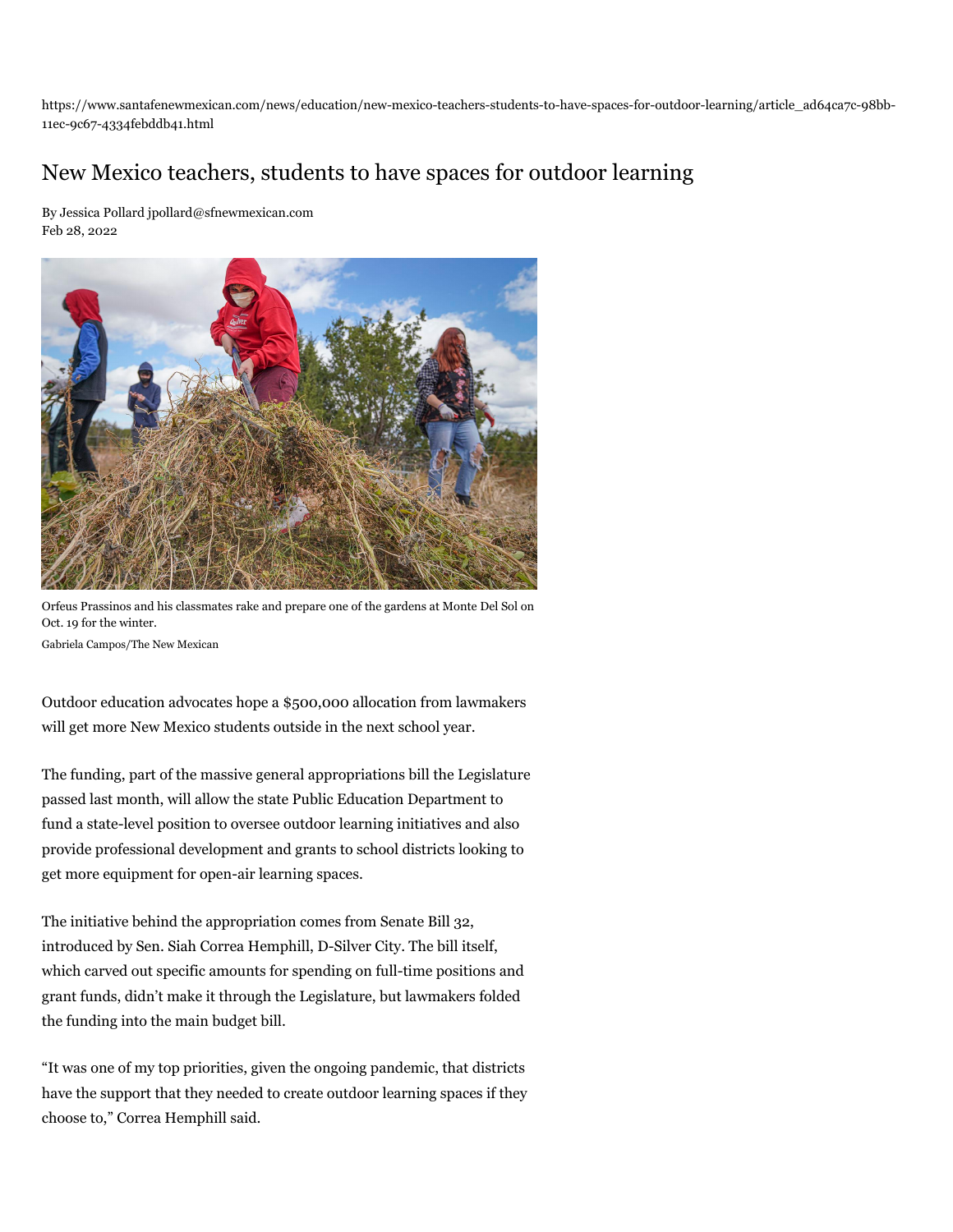Public Education Department spokeswoman Judy Robinson wrote in an email Monday the department has not decided how many people it will hire, though Correa Hemphill's bill suggested one "outdoor learning specialist" and an assistant. The funding won't be available until July.

Learning outside a school building, often on playgrounds or other campus areas, has taken on increased visibility during the coronavirus pandemic when indoor spaces at close quarters were considered vulnerable to the spread of COVID-19. Many schools took to conducting class outside, using whatever spaces they had available.

The new funding is set to support both outdoor learning, which relies on a natural environment to guide a lesson, and learning outdoors, which might involve a class like algebra being taught outside.

Because outdoor learning isn't coordinated at a state level, implementation varies from school to school and teacher to teacher, Santa Fe Public Schools sustainability program director Lisa Randall said.

Randall said she's particularly excited by the opportunities state funding will provide in helping teachers learn how to educate kids outside.

This year, the district is taking on a goal of building an outdoor classroom for each school at a cost of roughly \$20,000 from general obligation bond funds, she said. Those spaces can be used for anything from environmentalfocused learning to subjects like English and math.

"We can build as many outdoor classrooms as we want, but if we don't support educators in how to take learning outside, and how to be comfortable and effective outside, they're not going to get utilized as we hope," Randall said.

She said the emphasis on air quality brought on by the pandemic increased the district's desire to expand outdoor learning spaces. Randall said the schools have plenty of playground space, but many weren't "really equipped for outdoor learning."

"I think we heard that loud and clear, that at Santa Fe Public Schools we need to make more spaces where kids can be outdoors, and learn outdoors," Randall said.

Carving out a statewide position to oversee outdoor learning initiatives is only a first step in getting more kids outside, said Environmental Education New Mexico spokeswoman Stephanie Haan-Amato.